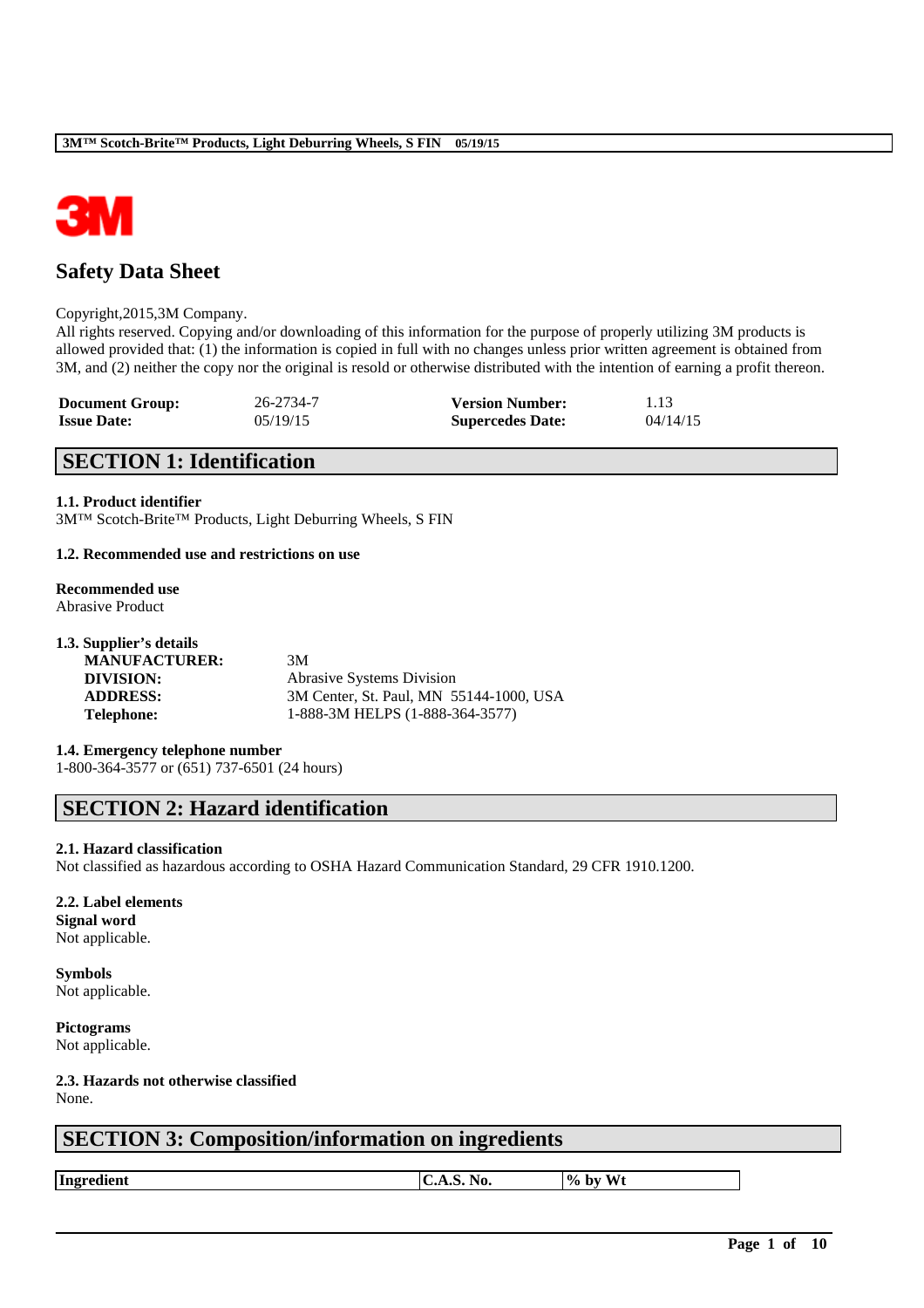| Silicon Carbide Mineral | $409 - 21 - 2$ | $35 - 50$     |
|-------------------------|----------------|---------------|
| Talc                    | 14807-96-6     | $5 - 10$      |
| Lubricant               | 4485-12-5      | $0.5 - 5$     |
| Lubricant               | Trade Secret*  | $0.1 - 0.5$   |
| Quartz Silica           | 14808-60-7     | $0.01 - 0.20$ |
| Titanium Dioxide        | 13463-67-7     | $0 - 0.15$    |
| <b>Cured Resin</b>      | Mixture        | $20 - 45$     |
| Nylon Fiber             | Mixture        | $5 - 20$      |
| <b>Fiberglass Core</b>  | Mixture        | $0.5 - 5$     |
|                         |                |               |

\*The specific chemical identity and/or exact percentage (concentration) of this composition has been withheld as a trade secret.

# **SECTION 4: First aid measures**

#### **4.1. Description of first aid measures**

#### **Inhalation:**

Remove person to fresh air. If you feel unwell, get medical attention.

#### **Skin Contact:**

Wash with soap and water. If signs/symptoms develop, get medical attention.

#### **Eye Contact:**

Flush with large amounts of water. Remove contact lenses if easy to do. Continue rinsing. If signs/symptoms persist, get medical attention.

#### **If Swallowed:**

No need for first aid is anticipated.

#### **4.2. Most important symptoms and effects, both acute and delayed**

See Section 11.1. Information on toxicological effects.

# **4.3. Indication of any immediate medical attention and special treatment required**

Not applicable

# **SECTION 5: Fire-fighting measures**

#### **5.1. Suitable extinguishing media**

In case of fire: Use a fire fighting agent suitable for ordinary combustible material such as water or foam to extinguish.

\_\_\_\_\_\_\_\_\_\_\_\_\_\_\_\_\_\_\_\_\_\_\_\_\_\_\_\_\_\_\_\_\_\_\_\_\_\_\_\_\_\_\_\_\_\_\_\_\_\_\_\_\_\_\_\_\_\_\_\_\_\_\_\_\_\_\_\_\_\_\_\_\_\_\_\_\_\_\_\_\_\_\_\_\_\_\_\_\_\_

#### **5.2. Special hazards arising from the substance or mixture**

None inherent in this product.

## **Hazardous Decomposition or By-Products**

| <b>Substance</b> |
|------------------|
| Carbon monoxide  |
| Carbon dioxide   |

**Condition** e During Combustion During Combustion

#### **5.3. Special protective actions for fire-fighters**

No special protective actions for fire-fighters are anticipated.

# **SECTION 6: Accidental release measures**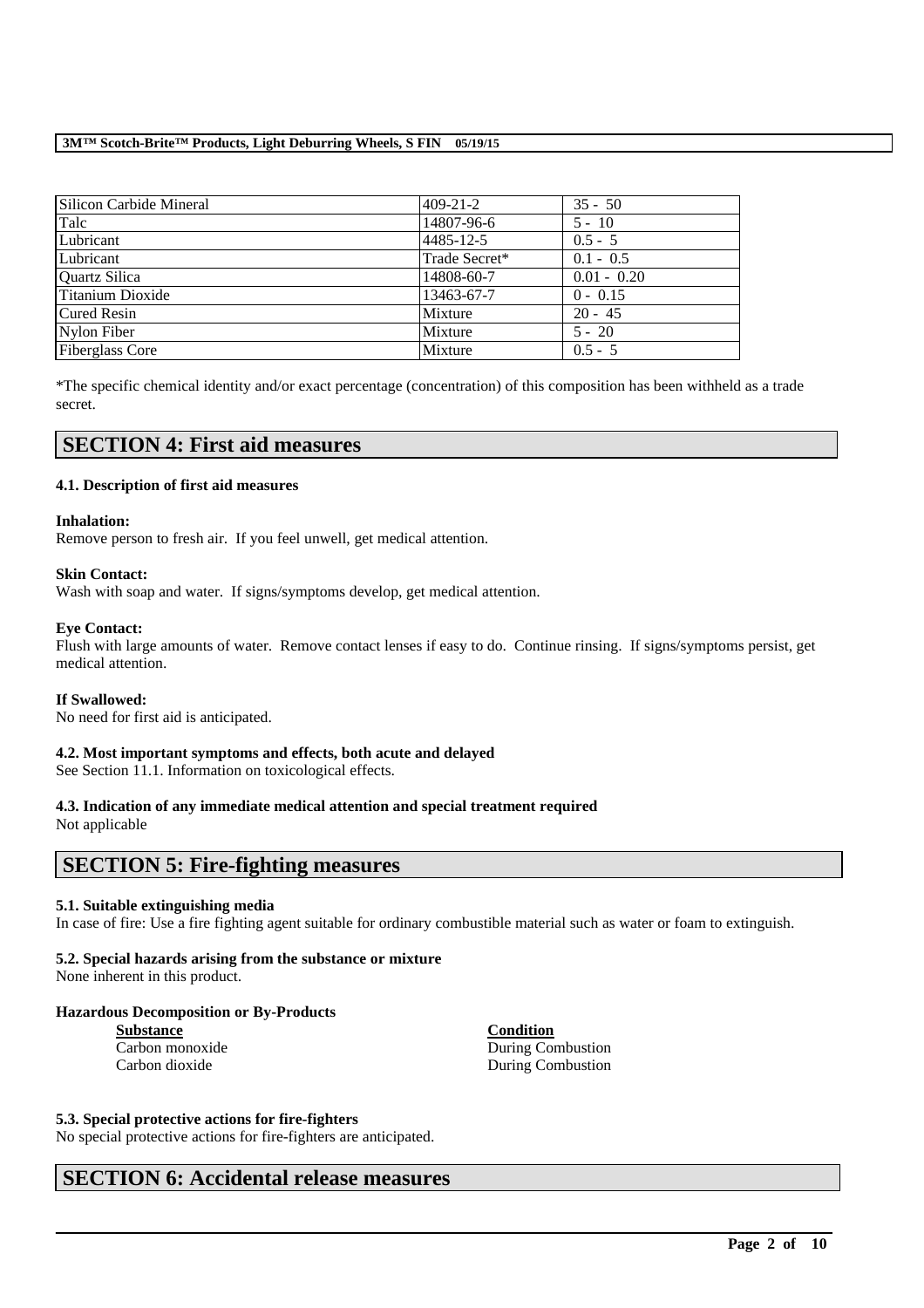#### **6.1. Personal precautions, protective equipment and emergency procedures**

For large spill, or spills in confined spaces, provide mechanical ventilation to disperse or exhaust vapors, in accordance with good industrial hygiene practice. Observe precautions from other sections.

#### **6.2. Environmental precautions**

Not applicable.

#### **6.3. Methods and material for containment and cleaning up**

Not applicable.

# **SECTION 7: Handling and storage**

## **7.1. Precautions for safe handling**

For industrial or professional use only. Avoid breathing of dust created by sanding, grinding or machining. Damaged product can break apart during use and cause serious injury to face or eyes. Check product for damage such as cracks or nicks prior to use. Replace if damaged. Always wear eye and face protection when working at sanding or grinding operations or when near such operations. Combustible dust may form by action of this product on another material (substrate). Dust generated from the substrate during use of this product may be explosive if in sufficient concentration with an ignition source. Dust deposits should not be allowed to accumulate on surfaces because of the potential for secondary explosions.

## **7.2. Conditions for safe storage including any incompatibilities**

No special storage requirements.

# **SECTION 8: Exposure controls/personal protection**

## **8.1. Control parameters**

## **Occupational exposure limits**

If a component is disclosed in section 3 but does not appear in the table below, an occupational exposure limit is not available for the component.

| Ingredient              | <b>C.A.S. No.</b> | <b>Agency</b> | Limit type                                                                                                                                                                      | <b>Additional Comments</b>        |
|-------------------------|-------------------|---------------|---------------------------------------------------------------------------------------------------------------------------------------------------------------------------------|-----------------------------------|
| <b>Titanium Dioxide</b> | 13463-67-7        | <b>ACGIH</b>  | $TWA:10$ mg/m $3$                                                                                                                                                               | A4: Not class. as human<br>carcin |
| <b>Titanium Dioxide</b> | 13463-67-7        | <b>CMRG</b>   | TWA(as respirable dust):5<br>mg/m3                                                                                                                                              |                                   |
| <b>Titanium Dioxide</b> | 13463-67-7        | <b>OSHA</b>   | TWA(as total dust):15 mg/m3                                                                                                                                                     |                                   |
| Talc                    | 14807-96-6        | <b>ACGIH</b>  | TWA(respirable fraction):2<br>mg/m3                                                                                                                                             | A4: Not class, as human<br>carcin |
| Talc                    | 14807-96-6        | <b>CMRG</b>   | TWA(as respirable dust):0.5<br>mg/m3                                                                                                                                            |                                   |
| Talc                    | 14807-96-6        | <b>OSHA</b>   | TWA concentration(as total<br>dust): $0.3$ mg/m3;TWA<br>concentration(respirable):0.1<br>$mg/m3(2.4$ millions of<br>particles/cu. ft.); TWA:20<br>millions of particles/cu. ft. |                                   |
| Quartz Silica           | 14808-60-7        | <b>ACGIH</b>  | TWA(respirable<br>fraction): $0.025$ mg/m3                                                                                                                                      | A2: Suspected human<br>carcin.    |
| Quartz Silica           | 14808-60-7        | <b>OSHA</b>   | TWA concentration(as total<br>dust): $0.3$ mg/m3;TWA<br>concentration(respirable):0.1<br>$mg/m3(2.4$ millions of<br>particles/cu. ft.)                                          |                                   |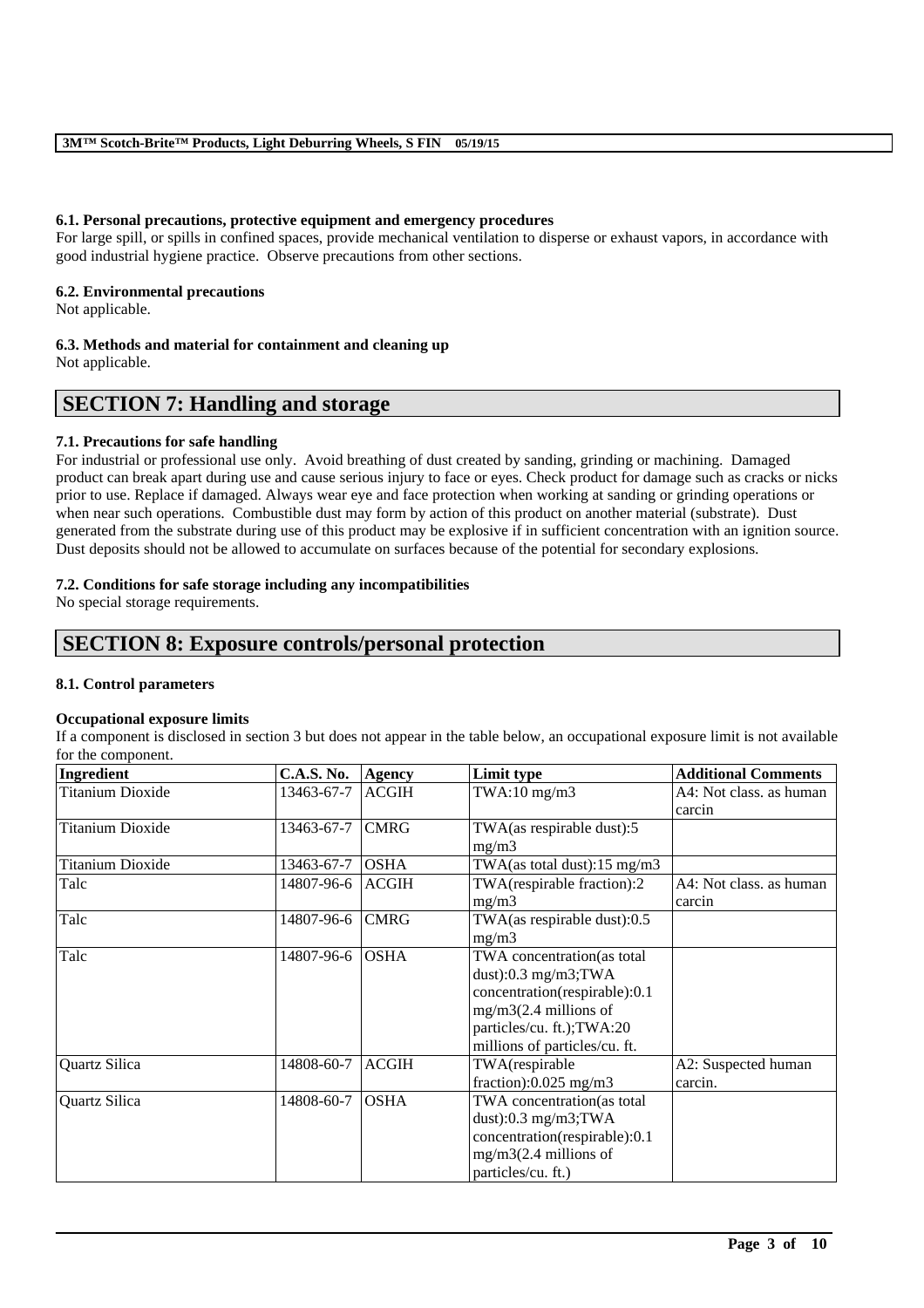| Silicon Carbide Mineral | $409 - 21 - 2$ | <b>OSHA</b>  | TWA(as total dust):15<br>mg/m3;TWA(respirable<br>fraction): $5 \text{ mg/m}$ 3 |                         |
|-------------------------|----------------|--------------|--------------------------------------------------------------------------------|-------------------------|
|                         |                |              |                                                                                |                         |
| <b>STEARATES</b>        | 4485-12-5      | <b>ACGIH</b> | $TWA:10$ mg/m $3$                                                              | A4: Not class, as human |
|                         |                |              |                                                                                | carcin                  |
| Lubricant               | Trade          | <b>CMRG</b>  | $TWA:5$ mg/m3; $STEL:10$                                                       |                         |
|                         | Secret         |              | mg/m3                                                                          |                         |
| Lubricant               | Trade          | <b>OSHA</b>  | TWA(as mist):5                                                                 |                         |
|                         | Secret         |              | $mg/m3$ ; TWA: 2000 mg/m $3(500)$                                              |                         |
|                         |                |              | ppm)                                                                           |                         |

ACGIH : American Conference of Governmental Industrial Hygienists

AIHA : American Industrial Hygiene Association

CMRG : Chemical Manufacturer's Recommended Guidelines

OSHA : United States Department of Labor - Occupational Safety and Health Administration

TWA: Time-Weighted-Average

STEL: Short Term Exposure Limit

CEIL: Ceiling

#### **8.2. Exposure controls**

#### **8.2.1. Engineering controls**

Provide appropriate local exhaust ventilation for sanding, grinding or machining. Use general dilution ventilation and/or local exhaust ventilation to control airborne exposures to below relevant Exposure Limits and/or control

dust/fume/gas/mist/vapors/spray. If ventilation is not adequate, use respiratory protection equipment. Warning: Excessive operating speed or generation of extreme heat may result in harmful emissions. Use local exhaust ventilation. Provide local exhaust at process emission sources to control exposure near the source and to prevent the escape of dust into the work area. Ensure that dust-handling systems (such as exhaust ducts, dust collectors, vessels, and processing equipment) are designed in a manner to prevent the escape of dust into the work area (i.e., there is no leakage from the equipment).

#### **8.2.2. Personal protective equipment (PPE)**

#### **Eye/face protection**

To minimize the risk of injury to face and eyes, always wear eye and face protection when working at sanding or grinding operations or when near such operations. Select and use eye/face protection to prevent contact based on the results of an exposure assessment. The following eye/face protection(s) are recommended: Safety Glasses with side shields

#### **Skin/hand protection**

Wear appropriate gloves to minimize risk of injury to skin from contact with dust or physical abrasion from grinding or sanding.

#### **Respiratory protection**

Assess exposure concentrations of all materials involved in the work process. Consider material being abraded when determining the appropriate respiratory protection. Select and use appropriate respirators to prevent inhalation overexposure. An exposure assessment may be needed to decide if a respirator is required. If a respirator is needed, use respirators as part of a full respiratory protection program. Based on the results of the exposure assessment, select from the following respirator type(s) to reduce inhalation exposure:

\_\_\_\_\_\_\_\_\_\_\_\_\_\_\_\_\_\_\_\_\_\_\_\_\_\_\_\_\_\_\_\_\_\_\_\_\_\_\_\_\_\_\_\_\_\_\_\_\_\_\_\_\_\_\_\_\_\_\_\_\_\_\_\_\_\_\_\_\_\_\_\_\_\_\_\_\_\_\_\_\_\_\_\_\_\_\_\_\_\_

Half facepiece or full facepiece air-purifying respirator suitable for particulates

For questions about suitability for a specific application, consult with your respirator manufacturer.

# **SECTION 9: Physical and chemical properties**

## **9.1. Information on basic physical and chemical properties**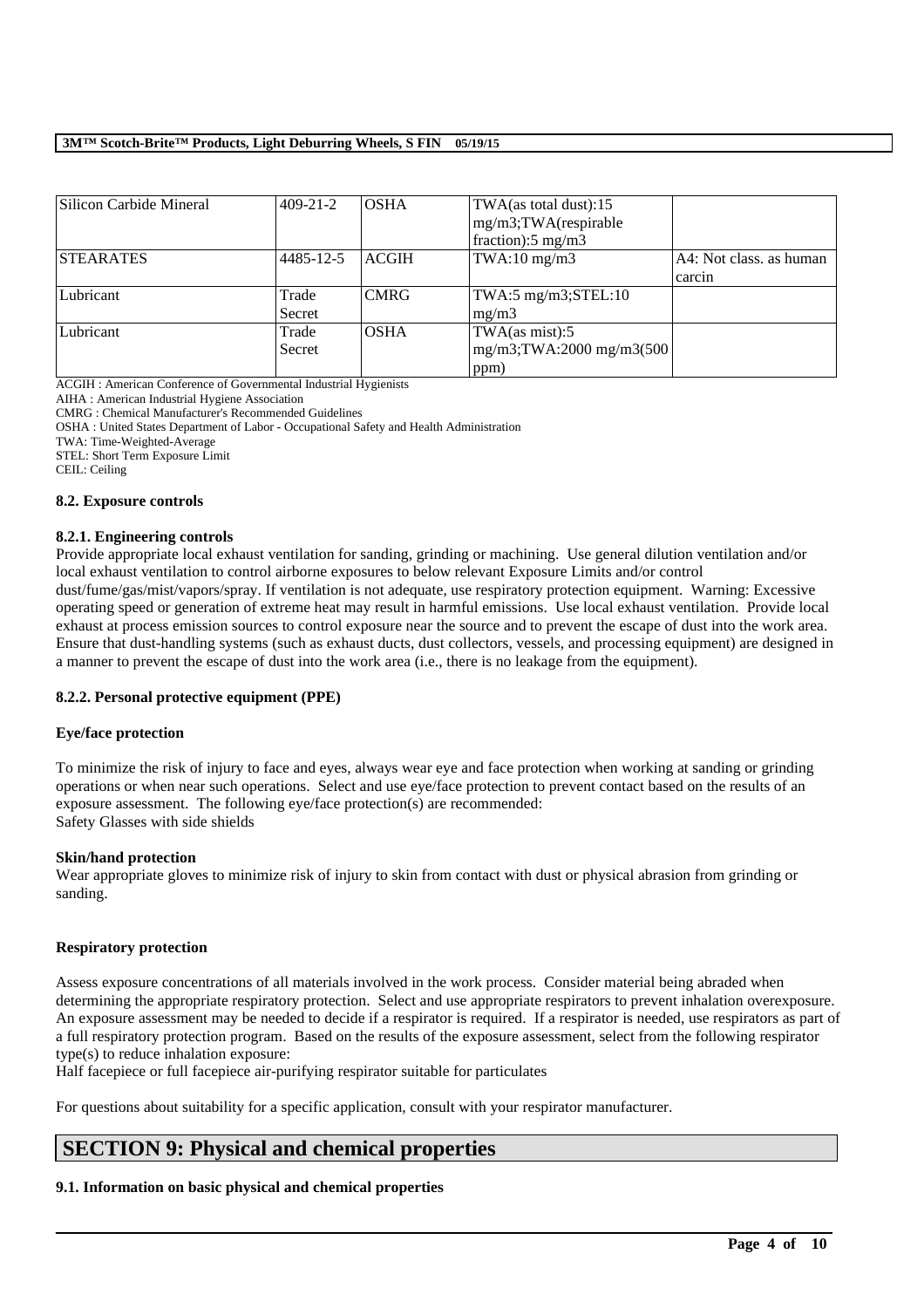| <b>General Physical Form:</b>          | Solid                  |
|----------------------------------------|------------------------|
| Odor, Color, Grade:                    | Solid Abrasive Product |
| Odor threshold                         | Not Applicable         |
| pН                                     | Not Applicable         |
| <b>Melting point</b>                   | Not Applicable         |
| <b>Boiling Point</b>                   | Not Applicable         |
| <b>Flash Point</b>                     | Not Applicable         |
| <b>Evaporation rate</b>                | Not Applicable         |
| <b>Flammability (solid, gas)</b>       | Not Classified         |
| <b>Flammable Limits(LEL)</b>           | Not Applicable         |
| <b>Flammable Limits(UEL)</b>           | Not Applicable         |
| <b>Vapor Pressure</b>                  | Not Applicable         |
| <b>Vapor Density</b>                   | Not Applicable         |
| <b>Density</b>                         | Not Applicable         |
| <b>Specific Gravity</b>                | Not Applicable         |
| <b>Solubility In Water</b>             | Not Applicable         |
| Solubility- non-water                  | Not Applicable         |
| Partition coefficient: n-octanol/water | Not Applicable         |
| <b>Autoignition temperature</b>        | Not Applicable         |
| <b>Decomposition temperature</b>       | Not Applicable         |
| <b>Viscosity</b>                       | Not Applicable         |
| <b>Volatile Organic Compounds</b>      | Not Applicable         |

# **SECTION 10: Stability and reactivity**

#### **10.1. Reactivity**

This material is considered to be non reactive under normal use conditions.

## **10.2. Chemical stability**

Stable.

### **10.3. Possibility of hazardous reactions** Hazardous polymerization will not occur.

**10.4. Conditions to avoid**

None known.

#### **10.5. Incompatible materials** None known.

# **10.6. Hazardous decomposition products**

None known.

**Substance Condition**

Refer to section 5.2 for hazardous decomposition products during combustion.

Under recommended usage conditions, hazardous decomposition products are not expected. Hazardous decomposition products may occur as a result of oxidation, heating, or reaction with another material.

# **SECTION 11: Toxicological information**

**The information below may not be consistent with the material classification in Section 2 if specific ingredient classifications are mandated by a competent authority. In addition, toxicological data on ingredients may not be**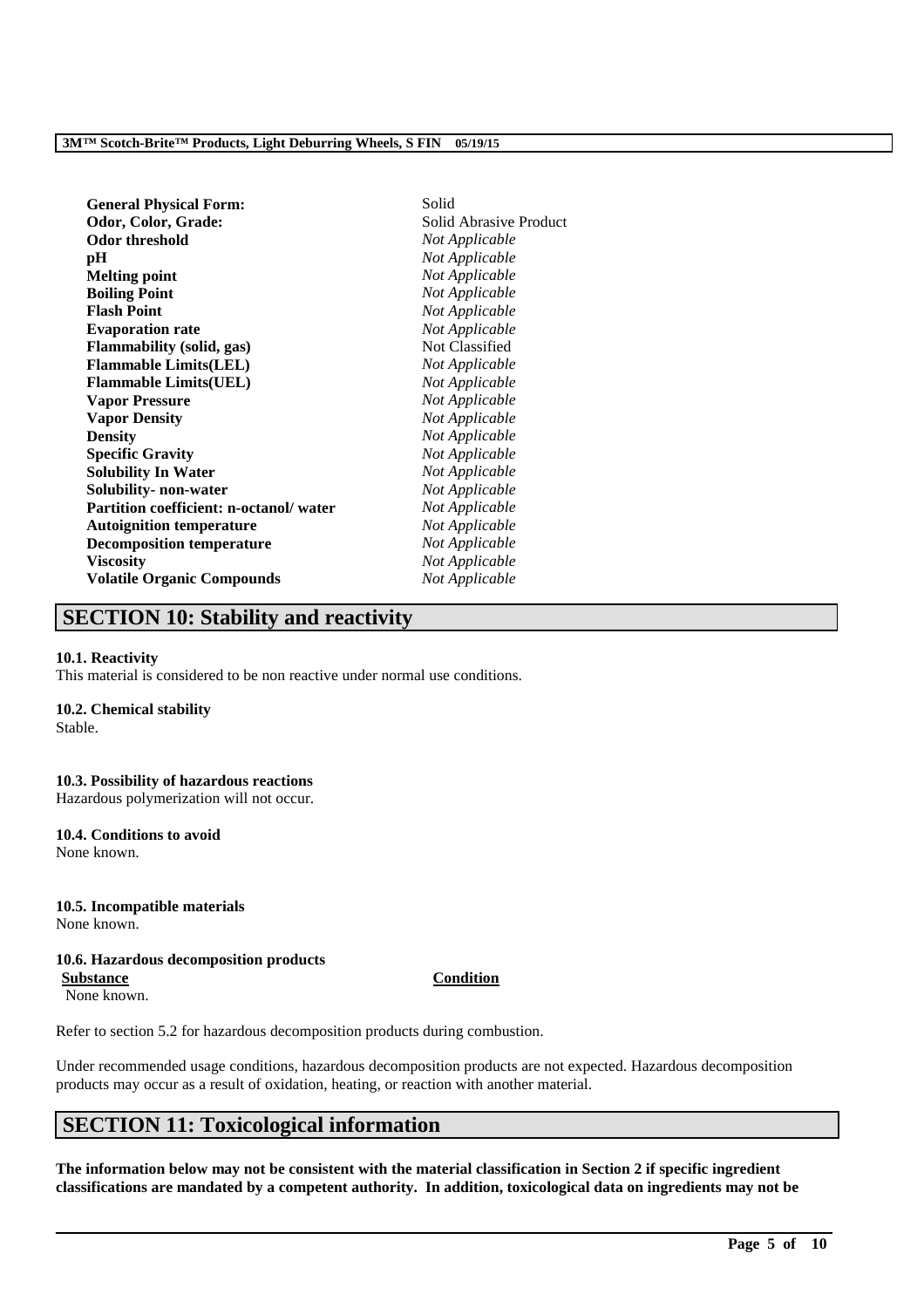**reflected in the material classification and/or the signs and symptoms of exposure, because an ingredient may be present below the threshold for labeling, an ingredient may not be available for exposure, or the data may not be relevant to the material as a whole.**

#### **11.1. Information on Toxicological effects**

#### **Signs and Symptoms of Exposure**

#### **Based on test data and/or information on the components, this material may produce the following health effects:**

#### **Inhalation:**

Dust from grinding, sanding or machining may cause irritation of the respiratory system. Signs/symptoms may include cough, sneezing, nasal discharge, headache, hoarseness, and nose and throat pain.

#### **Skin Contact:**

Mechanical Skin irritation: Signs/symptoms may include abrasion, redness, pain, and itching.

#### **Eye Contact:**

Mechanical eye irritation: Signs/symptoms may include pain, redness, tearing and corneal abrasion.

Dust created by grinding, sanding, or machining may cause eye irritation. Signs/symptoms may include redness, swelling, pain, tearing, and blurred or hazy vision.

#### **Ingestion:**

No known health effects.

### **Carcinogenicity:**

| Ingredient                  | $\bigcirc$ AS No. | <b>Class Description</b>       | Regulation                                  |
|-----------------------------|-------------------|--------------------------------|---------------------------------------------|
| <b>SILICA. CRYS AIRRESP</b> | 14808-60-7        | Known human carcinogen         | National Toxicology Program Carcinogens     |
| <b>Ouartz Silica</b>        | 14808-60-7        | Grp. 1: Carcinogenic to humans | International Agency for Research on Cancer |
| Titanium Dioxide            | 13463-67-7        | Grp. 2B: Possible human carc.  | International Agency for Research on Cancer |

#### **Additional Information:**

This document covers only the 3M product. For complete assessment, when determining the degree of hazard, the material being abraded must also be considered.

This product contains titanium dioxide and quartz (crystalline) silica. Cancer of the lungs has been associated with inhalation of high levels of titanium dioxide in animal studies, and occupational exposure to inhaled quartz silica has been associated with silicosis and lung cancer. No exposure to titanium dioxide or quartz silica is expected during the normal handling and use of this product. Titanium dioxide and quartz silica were not detected when air sampling was conducted during simulated use of similar products containing these substances. Therefore, the health effects associated with titanium dioxide and quartz (crystalline) silica are not expected during the normal use of this product.

#### **Toxicological Data**

If a component is disclosed in section 3 but does not appear in a table below, either no data are available for that endpoint or the data are not sufficient for classification.

#### **Acute Toxicity**

| <b>Name</b>             | Route     | <b>Species</b> | <b>Value</b>                                      |
|-------------------------|-----------|----------------|---------------------------------------------------|
| Overall product         | Ingestion |                | No data available; calculated $ATE > 5,000$ mg/kg |
| Silicon Carbide Mineral | Dermal    | Rat            | $LD50 > 2,000$ mg/kg                              |
| Silicon Carbide Mineral | Ingestion | Rat            | $LD50 > 2,000$ mg/kg                              |
| Talc                    | Dermal    |                | LD50 Not available                                |
| Talc                    | Ingestion |                | LD50 Not available                                |
| Lubricant               | Dermal    |                | LD50 estimated to be $> 5,000$ mg/kg              |
| Lubricant               | Ingestion | Rat            | $LD50 > 5,000$ mg/kg                              |
| Lubricant               | Dermal    | Rabbit         | $LD50 > 2,000$ mg/kg                              |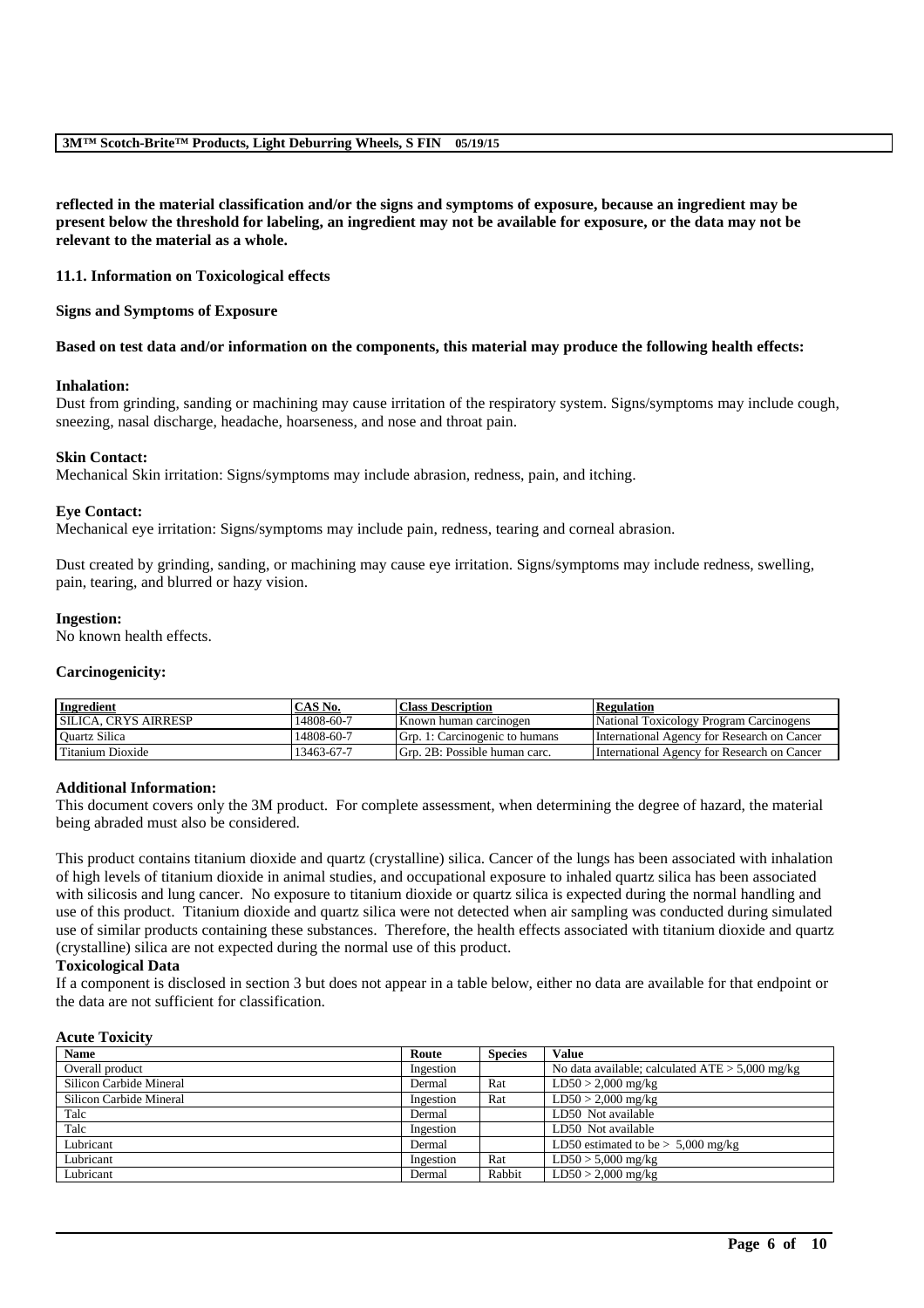| Lubricant            | Ingestion   | Rat    | $LD50 > 5,000$ mg/kg                 |
|----------------------|-------------|--------|--------------------------------------|
| <b>Ouartz Silica</b> | Dermal      |        | LD50 estimated to be $> 5,000$ mg/kg |
| <b>Ouartz Silica</b> | Ingestion   |        | LD50 estimated to be $> 5,000$ mg/kg |
| Titanium Dioxide     | Dermal      | Rabbit | $LD50 > 10,000$ mg/kg                |
| Titanium Dioxide     | Inhalation- | Rat    | $LC50 > 6.82$ mg/l                   |
|                      | Dust/Mist   |        |                                      |
|                      | (4 hours)   |        |                                      |
| Titanium Dioxide     | Ingestion   | Rat    | $LD50 > 10,000$ mg/kg                |

ATE = acute toxicity estimate

# **Skin Corrosion/Irritation**

| Name                    | <b>Species</b> | <b>Value</b>              |
|-------------------------|----------------|---------------------------|
|                         |                |                           |
| Silicon Carbide Mineral | Rat            | No significant irritation |
| Talc                    | Rabbit         | No significant irritation |
| Lubricant               | similar        | No significant irritation |
|                         | compoun        |                           |
|                         | ds             |                           |
| Lubricant               | Rabbit         | Minimal irritation        |
| <b>Ouartz Silica</b>    | Professio      | No significant irritation |
|                         | nal            |                           |
|                         | judgeme        |                           |
|                         | nt             |                           |
| Titanium Dioxide        | Rabbit         | No significant irritation |

# **Serious Eye Damage/Irritation**

| $\bullet$<br><b>Name</b> | <b>Species</b> | <b>Value</b>              |
|--------------------------|----------------|---------------------------|
|                          |                |                           |
| Silicon Carbide Mineral  | Professio      | No significant irritation |
|                          | nal            |                           |
|                          | judgeme        |                           |
|                          | nt             |                           |
| Talc                     | Rabbit         | No significant irritation |
| Lubricant                | similar        | Mild irritant             |
|                          | compoun        |                           |
|                          | ds             |                           |
| Lubricant                | Rabbit         | Mild irritant             |
| Titanium Dioxide         | Rabbit         | No significant irritation |

# **Skin Sensitization**

| Name             | <b>Species</b>            | <b>Value</b>    |
|------------------|---------------------------|-----------------|
| Lubricant        | Guinea                    | Not sensitizing |
|                  | pig                       |                 |
| Titanium Dioxide | Human                     | Not sensitizing |
|                  | and                       |                 |
|                  | $\cdot$ $\cdot$<br>animal |                 |

# **Respiratory Sensitization**

| Name | -<br><b>Species</b> | $- - -$<br>⁄ alue        |
|------|---------------------|--------------------------|
| Talc | --<br>Human         | . .<br>No<br>sensitizing |

# **Germ Cell Mutagenicity**

| <b>Name</b>          | Route    | <b>Value</b>                                   |
|----------------------|----------|------------------------------------------------|
|                      |          |                                                |
| Talc                 | In Vitro | Not mutagenic                                  |
| Talc                 | In vivo  | Not mutagenic                                  |
| <b>Ouartz Silica</b> | In Vitro | Some positive data exist, but the data are not |
|                      |          | sufficient for classification                  |
| <b>Ouartz Silica</b> | In vivo  | Some positive data exist, but the data are not |
|                      |          | sufficient for classification                  |
| Titanium Dioxide     | In Vitro | Not mutagenic                                  |
| Titanium Dioxide     | In vivo  | Not mutagenic                                  |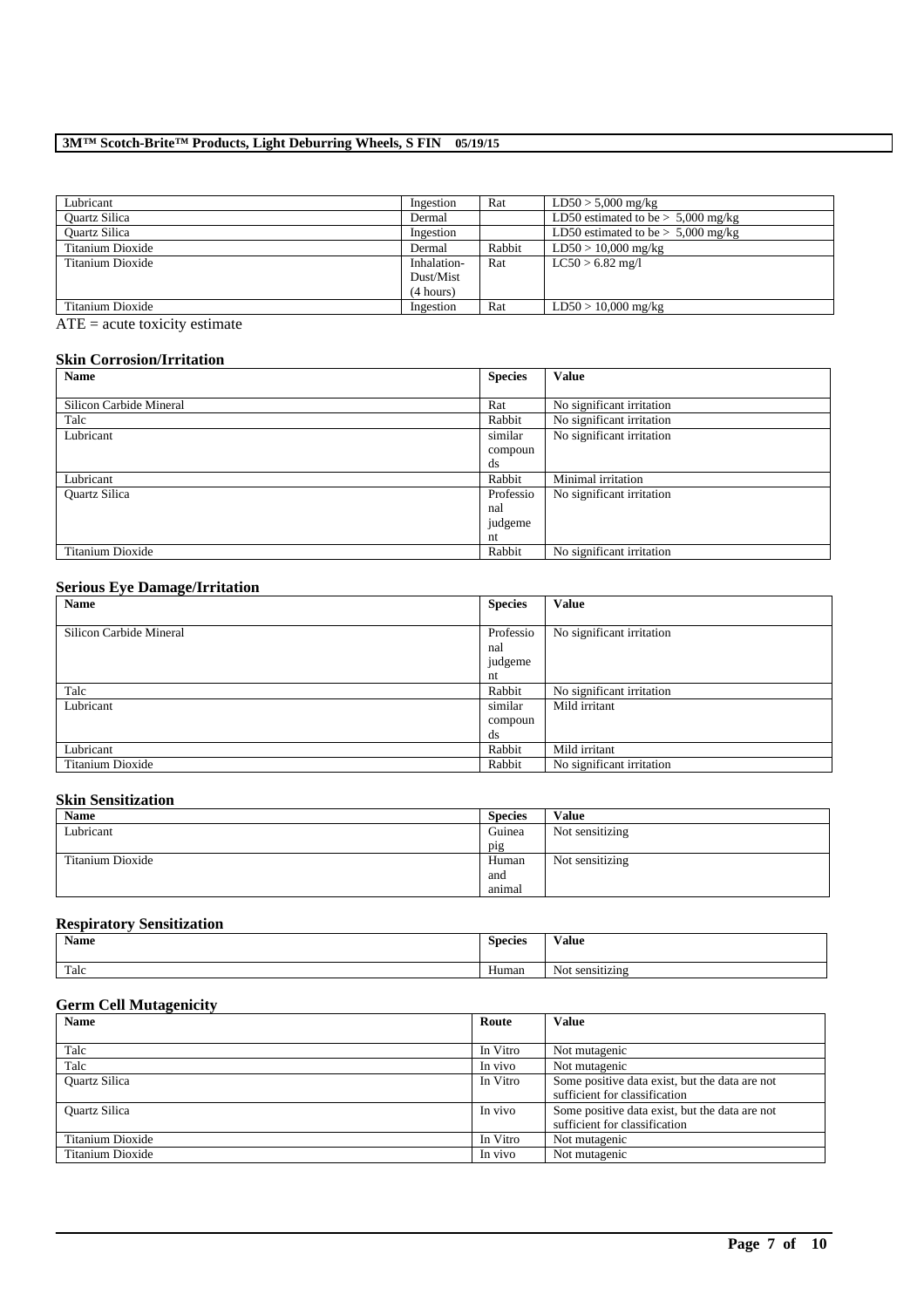#### **Carcinogenicity**

| <b>Name</b>          | Route      | <b>Species</b> | <b>Value</b>                                   |
|----------------------|------------|----------------|------------------------------------------------|
| Talc                 | Inhalation | Rat            | Some positive data exist, but the data are not |
|                      |            |                | sufficient for classification                  |
| Lubricant            | Ingestion  | Rat            | Not carcinogenic                               |
| Lubricant            | Dermal     | Mouse          | Some positive data exist, but the data are not |
|                      |            |                | sufficient for classification                  |
| <b>Quartz Silica</b> | Inhalation | Human          | Carcinogenic                                   |
|                      |            | and            |                                                |
|                      |            | animal         |                                                |
| Titanium Dioxide     | Ingestion  | Multiple       | Not carcinogenic                               |
|                      |            | animal         |                                                |
|                      |            | species        |                                                |
| Titanium Dioxide     | Inhalation | Rat            | Carcinogenic                                   |

### **Reproductive Toxicity**

# **Reproductive and/or Developmental Effects**

| <b>Name</b> | Route     | Value                    | <b>Species</b> | <b>Test Result</b>          | <b>Exposure</b><br><b>Duration</b> |
|-------------|-----------|--------------------------|----------------|-----------------------------|------------------------------------|
| Talc        | Ingestion | Not toxic to development | Rat            | <b>NOAEL</b><br>1,600 mg/kg | during<br>organogenesi             |

# **Target Organ(s)**

# **Specific Target Organ Toxicity - single exposure**

| <b>Name</b> | Route      | Target Organ(s)        | Value                                                            | <b>Species</b> | <b>Test Result</b>            | <b>Exposure</b><br><b>Duration</b> |
|-------------|------------|------------------------|------------------------------------------------------------------|----------------|-------------------------------|------------------------------------|
| Lubricant   | Inhalation | respiratory irritation | Some positive data exist, but the<br>data are not sufficient for |                | <b>NOAEL Not</b><br>available |                                    |
|             |            |                        | classification                                                   |                |                               |                                    |

## **Specific Target Organ Toxicity - repeated exposure**

| $\bullet$<br><b>Name</b> | Route      | <b>Target Organ(s)</b>                   | <b>Value</b>                                                                       | <b>Species</b> | <b>Test Result</b>             | <b>Exposure</b><br><b>Duration</b> |
|--------------------------|------------|------------------------------------------|------------------------------------------------------------------------------------|----------------|--------------------------------|------------------------------------|
| Talc                     | Inhalation | pneumoconiosis                           | Causes damage to organs<br>through prolonged or repeated<br>exposure               | Human          | NOAEL Not<br>available         | occupational<br>exposure           |
| Talc                     | Inhalation | pulmonary fibrosis<br>respiratory system | Some positive data exist, but the<br>data are not sufficient for<br>classification | Rat            | NOAEL 18<br>mg/m3              | 113 weeks                          |
| <b>Ouartz Silica</b>     | Inhalation | silicosis                                | Causes damage to organs<br>through prolonged or repeated<br>exposure               | Human          | <b>NOAEL Not</b><br>available  | occupational<br>exposure           |
| Titanium Dioxide         | Inhalation | respiratory system                       | Some positive data exist, but the<br>data are not sufficient for<br>classification | Rat            | LOAEL.<br>$0.010 \text{ mg}/1$ | 2 years                            |
| Titanium Dioxide         | Inhalation | pulmonary fibrosis                       | All data are negative                                                              | Human          | <b>NOAEL Not</b><br>available  | occupational<br>exposure           |

### **Aspiration Hazard**

For the component/components, either no data are currently available or the data are not sufficient for classification.

### **Please contact the address or phone number listed on the first page of the SDS for additional toxicological information on this material and/or its components.**

# **SECTION 12: Ecological information**

# **Ecotoxicological information**

Please contact the address or phone number listed on the first page of the SDS for additional ecotoxicological information on this material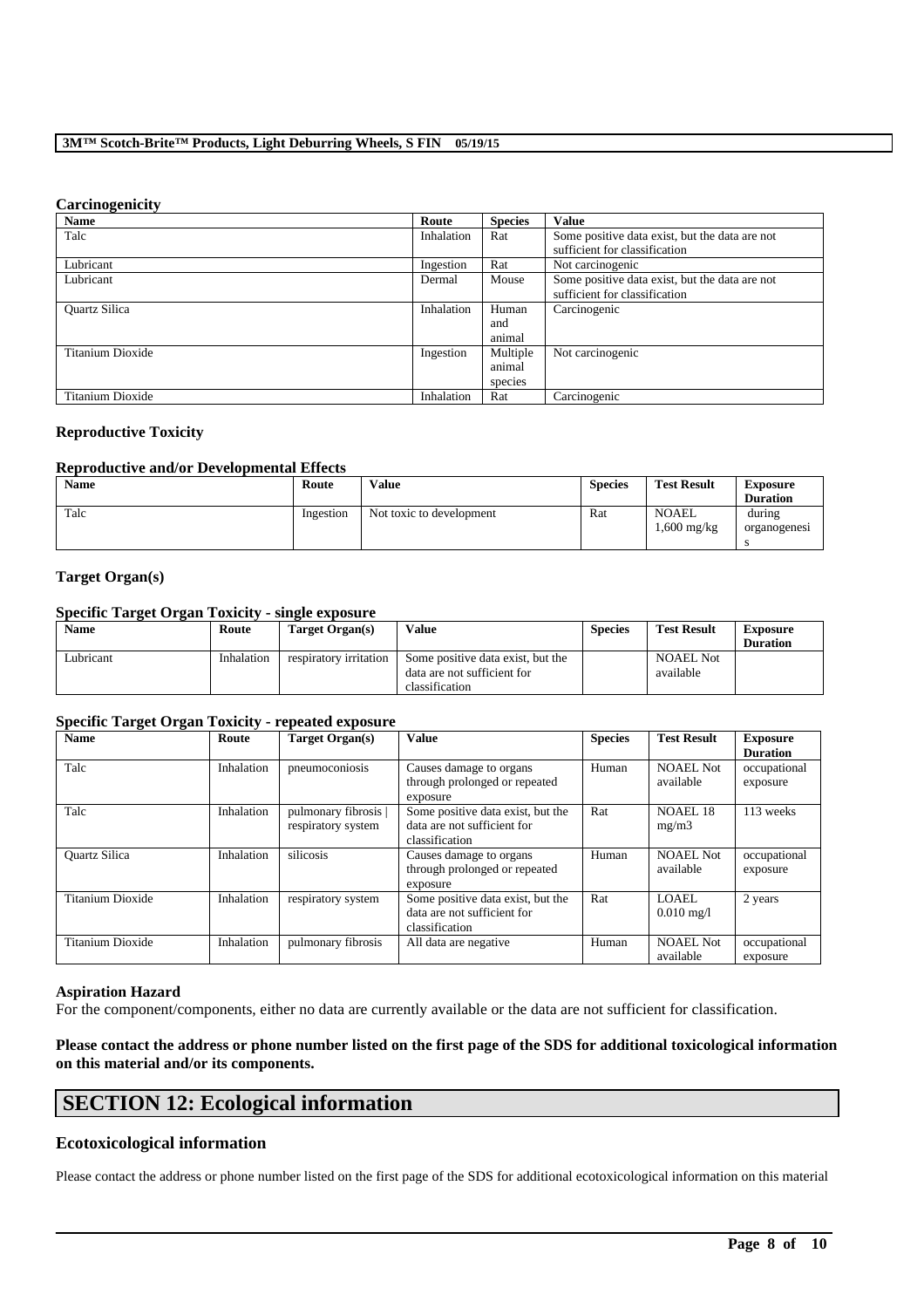and/or its components.

# **Chemical fate information**

Please contact the address or phone number listed on the first page of the SDS for additional chemical fate information on this material and/or its components.

# **SECTION 13: Disposal considerations**

#### **13.1. Disposal methods**

Dispose of contents/ container in accordance with the local/regional/national/international regulations.

Prior to disposal, consult all applicable authorities and regulations to insure proper classification. The substrate that was abraded must be considered as a factor in the disposal method for this product. Dispose of waste product in a permitted industrial waste facility. As a disposal alternative, incinerate in a permitted waste incineration facility. Proper destruction may require the use of additional fuel during incineration processes. If no other disposal options are available, waste product may be placed in a landfill properly designed for industrial waste.

## **EPA Hazardous Waste Number (RCRA):** Not regulated

# **SECTION 14: Transport Information**

Not regulated per U.S. DOT, IATA or IMO.

*These transportation classifications are provided as a customer service. As the shipper YOU remain responsible for complying with all applicable laws and regulations, including proper transportation classification and packaging. 3M transportation classifications are based on product formulation, packaging, 3M policies and 3M understanding of applicable current regulations. 3M does not guarantee the accuracy of this classification information. This information applies only to transportation classification and not the packaging, labeling, or marking requirements. The original 3M package is certified for U.S. ground shipment only. If you are shipping by air or ocean, the package may not meet applicable regulatory requirements.* 

# **SECTION 15: Regulatory information**

## **15.1. US Federal Regulations**

Contact 3M for more information.

## **311/312 Hazard Categories:**

Fire Hazard - No Pressure Hazard - No Reactivity Hazard - No Immediate Hazard - No Delayed Hazard - No

## **15.2. State Regulations**

Contact 3M for more information.

## **15.3. Chemical Inventories**

This product is an article as defined by TSCA regulations, and is exempt from TSCA Inventory listing requirements.

Contact 3M for more information.

# **15.4. International Regulations**

Contact 3M for more information.

**This SDS has been prepared to meet the U.S. OSHA Hazard Communication Standard, 29 CFR 1910.1200.**